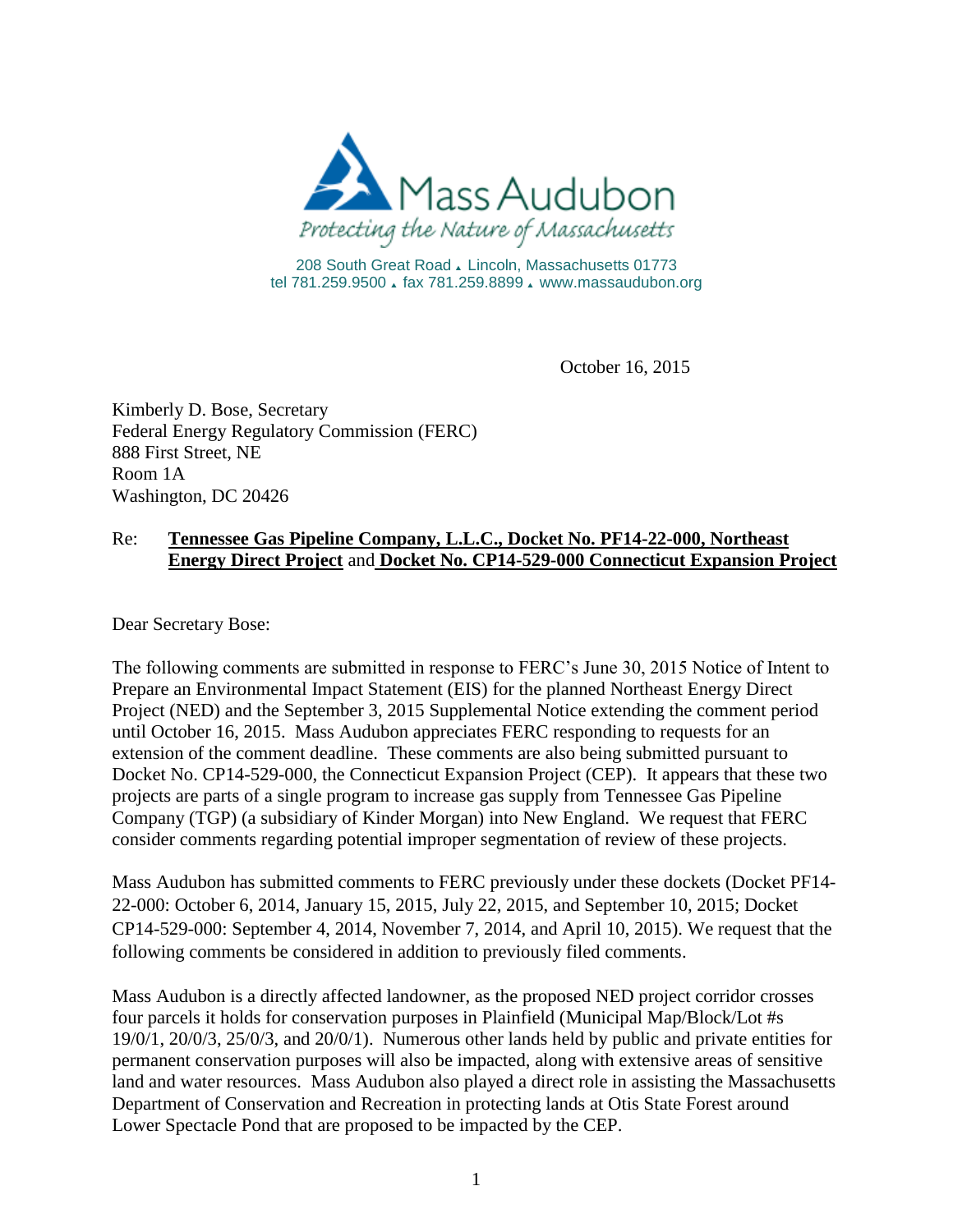The Scope of review for these projects should be thorough and complete, including:

- evaluation of the need for increased gas transmission capacity in the region;
- alternatives to meet energy needs while minimizing environmental impacts;
- analysis of the full life-cycle greenhouse gas (GHG) impacts of gas production and transmission through the proposed pipelines and associated equipment, and burning by the end users;
- site-specific evaluation of impacts to land and water resources;
- evaluation of alternatives to avoid impacts to protected private and public conservation lands, sensitive habitats on lands under any ownership, farmlands, wetlands and water resources, and other impacts to environmental and public health and well-being;
- detailed site-specific mitigation plans for any unavoidable impacts;
- compensation for unavoidable impacts to conservation lands, including protection of specific lands of equal or greater conservation value; and
- plans and commitments for ongoing monitoring and maintenance including habitat-based vegetation management and invasive species control on a continuing basis for the life of the project

All information should be presented on maps as well as in narrative form that is easily found and understood by the reader based on each specific affected location.

The EIS should fully employ use of all reasonably reliable available sources of information such as MassGIS datalayers and the UMass Conservation Assessment and Prioritization System. 1 Analysis of impacts and mitigation should also be based on actual site-specific conditions, not generic procedures e.g. standard procedures for crossing all types of wetlands or streams.

# **Project Need and Alternatives**

 $\overline{\phantom{a}}$ 

The need for alternatives to the project must be more fully and objectively analyzed, before any further steps are taken toward proceeding with this massive, expensive, and environmentally destructive project. This should include consideration of the study that Massachusetts Attorney General Maura Healey has commissioned on electricity reliability needs in the New England region through 2030 and the options for meeting those needs. This study, conducted by the Analysis Group and Raab Associates, will fill a pressing need for analysis of the costs and benefits of various alternatives including energy efficiency, demand response, renewables, natural gas, and oil. The study is expected to be completed this fall. It is vitally important from both an economic and environmental perspective to consider the results of this study before advancing environmental review of the proposed gas transmission infrastructure being proposed in the NED project as well as the Algonquin/Spectra Access Northeast Project.

Through the *Massachusetts Global Warming Solutions Act* of 2008, the Massachusetts legislature and Executive Branch set ambitious targets for reductions of GHG emissions by 25 percent by 2020 and 80 percent by 2050. This law and the *Massachusetts Green Communities Act* have catalyzed rapid progress in energy efficiency and development of renewable energy

<sup>1</sup> UMass, Amherst, *A Natural Resources Assessment of the Tennessee Gas Pipeline Company's Proposed Northeast Energy Direct Project's Pipeline Route Within Massachusetts*, 2015.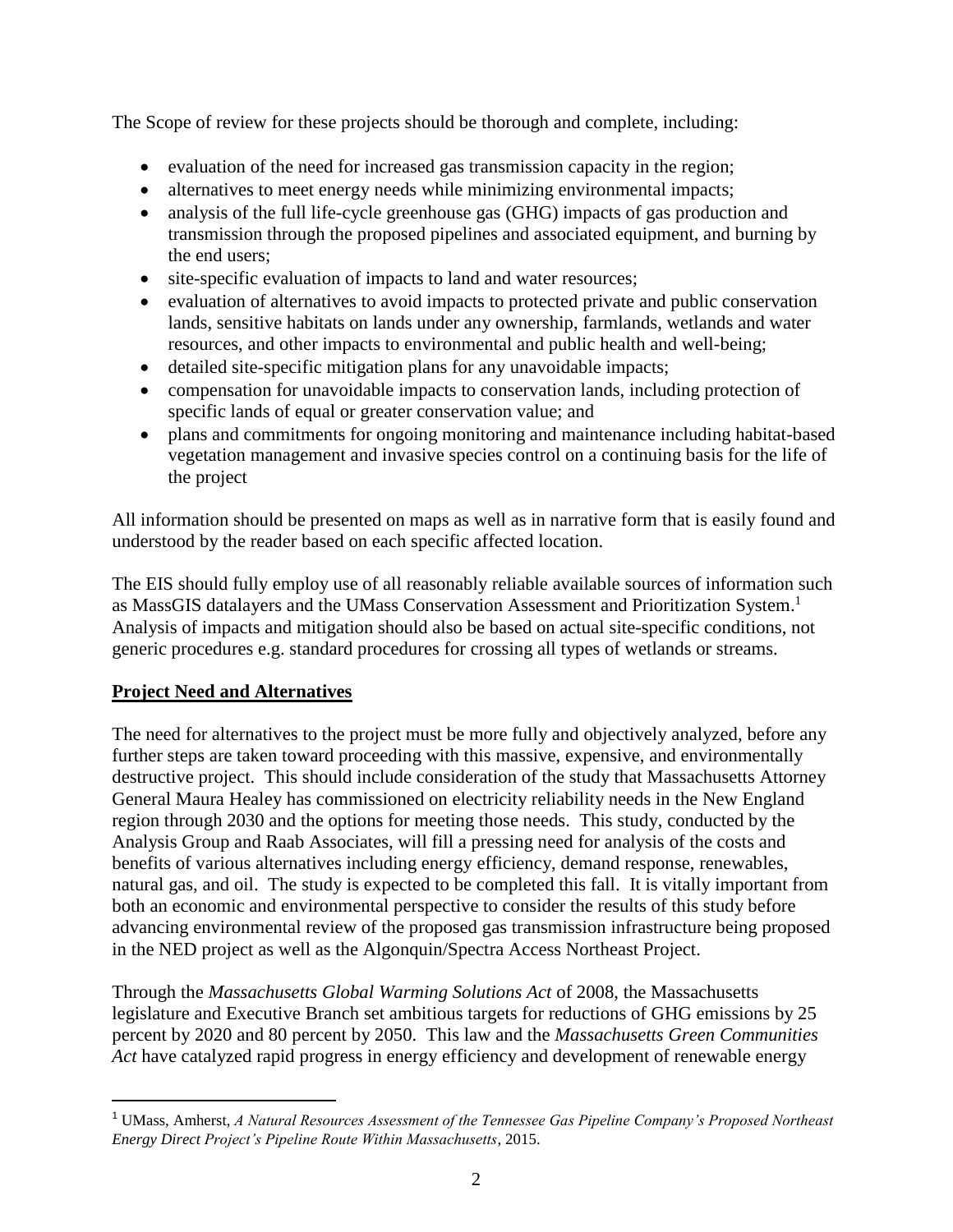sources, both of which are making important contributions to our economy and environmental health. For the past four consecutive years, Massachusetts ranked 1st in the nation in American Council for an Energy-Efficient Economy's scorecard of the states. 2 Meanwhile, a recent report indicates that as a result of the Regional Greenhouse Gas Initiative (RGGI), in which Massachusetts participates, nine states in New England and the Mid-Atlantic region have gained \$1.3 billion in economic benefits and saved electric ratepayers \$460 million while reducing carbon emissions by 15 percent.<sup>3</sup> The clean energy economy (renewables and energy efficiency) in Massachusetts has added more than 28,000 jobs since 2010 and is now a \$10 billion industry sector.<sup>4</sup> The NED project is incompatible with national, regional, and state policies and goals for GHG reductions, and comes with enormous, long term, avoidable environmental and economic consequences. Major new pipelines increasing our dependence on natural gas will make it more difficult, not less, to meet GHG reduction goals over both the short and longer term. Life-cycle emissions from gas often exceed that of other fossil fuels they replace, while also causing other major environmental impacts that can be avoided through greater emphasis on energy efficiency and renewables.<sup>5</sup> Furthermore, if gas is exported through the proposed pipeline, the purported energy price benefits to consumers in New England will most likely evaporate, since gas prices are much higher in global markets.

### **Project Scope and Impacts; Segmentation of NED and Connecticut Expansion**

TGP has recently announced significant changes to the NED project, including the elimination of several laterals and the reduction of the diameter of the main line from 36" to 30". While these may somewhat reduce the environmental impacts of the project, those impacts remain at an unprecedented scale. Meanwhile, it also is proposing the Connecticut Expansion project, which is directly connected with components of the NED project. A federal court ruling last year (*Delaware Riverkeeper Network v. FERC*, 753 F.3d 1304 (D.C. Cir. 2014) found that FERC may not segment review under the National Environmental Policy Act when "it divides connected, cumulative or similar federal actions into separate projects and thereby fails to address the true scope and impact of the activities that should be under consideration."

The Final Environmental Impact Report (FEIR) filed with the Massachusetts Environmental Policy Act office this year on the Connecticut Expansion project contains contradictory statements claiming on the one hand that it is a stand-alone project serving only three specific customers in Connecticut, but then also stating:

*The northeast, including Massachusetts and Connecticut, has the "highest natural gas prices" and price volatility in the United States because of a significant lack of pipeline capacity. The rise in natural gas prices experienced in the New England region over the past two winters "suggest a natural gas delivery system that is stretched significantly"* 

 $\overline{\phantom{a}}$ 

<sup>2</sup> <http://aceee.org/files/pdf/state-sheet/massachusetts.pdf>

<sup>3</sup> The Analysis Group, *The Economic Impacts of the Regional Greenhouse Gas Initiative on Nine Northeast and Mid-Atlantic States - Review of RGGI's Second Three-Year Compliance Period (2012-2014)*, 2015.

<sup>4</sup> Massachusetts Clean Energy Center, *2014 Massachusetts Clean Energy Industry Report*.

<sup>5</sup> http://www.ucsusa.org/clean\_energy/our-energy-choices/coal-and-other-fossil-fuels/environmental-impacts-ofnatural-gas.html#.Va-DhvlViko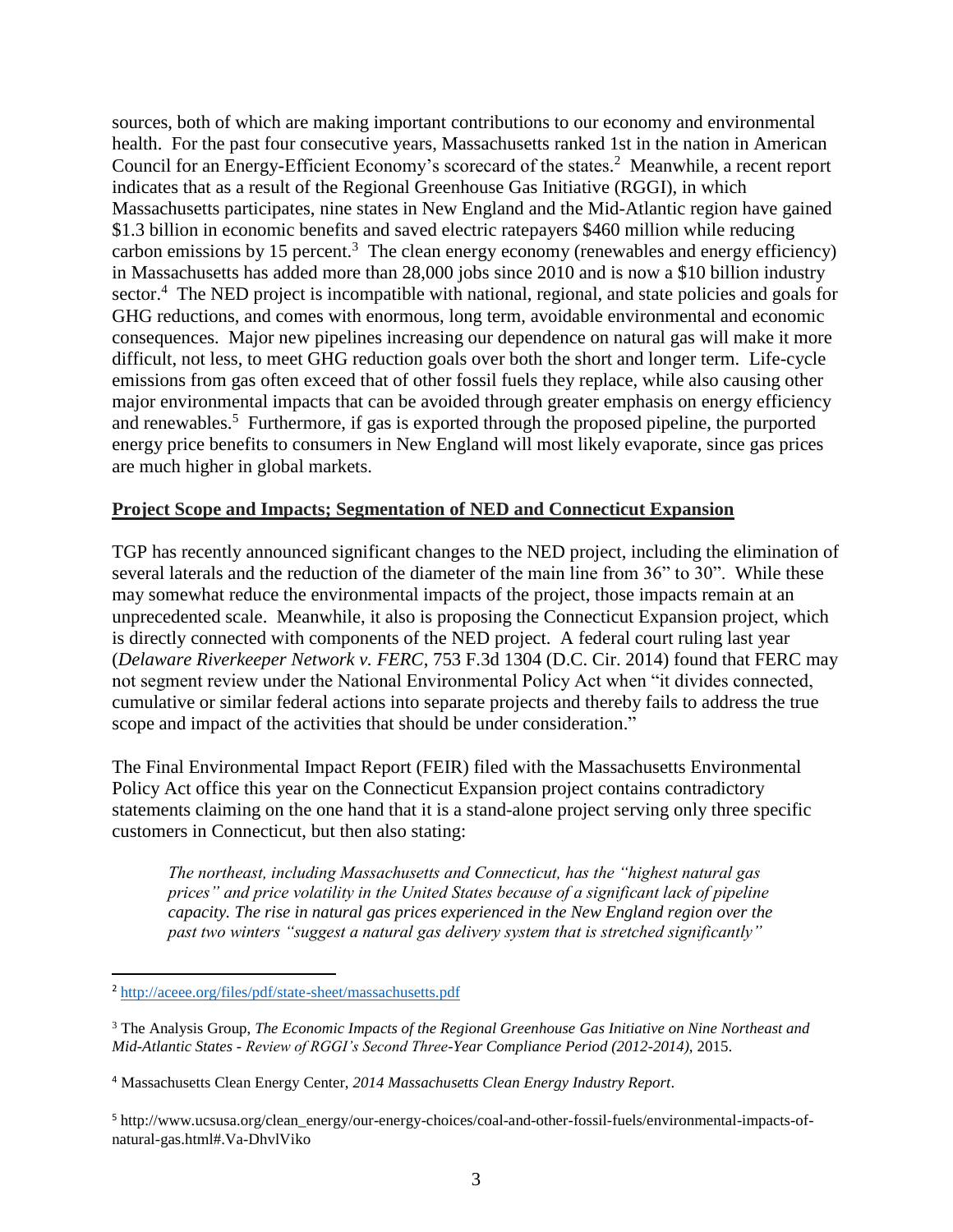*and is inadequate to meet the growing demand in the New England region; gas prices in New England are the highest in the United States. MADOER's Low Demand Study/Report dated January 7, 2015 acknowledged that the Northeast's natural gas infrastructure is stressed during peak winter periods and that there is insufficient natural gas capacity for the electricity sector which has contributed to high prices.* (Purpose and Need Statement, CEP FEIR, March, 2014)

Setting aside for the moment the fact that we believe that this statement exaggerates the extent and impact of any short term gas "shortages" and price spikes, it is clear that the company sees the CEP as part of its larger scheme to increase gas transmission capacity to the region.

#### **Conservation Lands Impacted**

More than one hundred parcels of "permanently protected" lands conserved by public and private entities will be impacted by this project. Massachusetts has a long history of thoughtful land and water conservation based on scientifically-based priorities. This carefully constructed matrix of protected lands encompasses 25 percent of the state. These lands are protected by Article 97 of the State Constitution and/or are held in public trust by charitable land trusts. It is ironic that a private, out-of-state company now views these areas as convenient for the construction of energy infrastructure at an unprecedented scale. A 2013 report on *The Return on Investment in Parks and Open Space in Massachusetts* found that every dollar invested in land conservation returned \$4 in natural goods and services to the Massachusetts economy, including clean air and water, recreation and tourism, and fish and wildlife habitat. 6 The Massachusetts Supreme Judicial Court has also recognized that lands held in conservation use by charitable trusts support a wide range of public benefits.<sup>7</sup> Before any further consideration of impacts to valuable conservation lands is considered, alternative means of meeting state and regional energy needs must be considered.

#### Article 97 states that:

 $\overline{a}$ 

*The people shall have the right to clean air and water, freedom from excessive and unnecessary noise, and the natural, scenic, historic, and esthetic qualities of their environment; and the protection of the people in their right to the conservation, development and utilization of the agricultural, mineral, forest, water, air and other natural resources is hereby declared to be a public purpose.*

The construction, operation, and maintenance of a gas pipeline and associated structures including compressor stations on or adjacent to conservation lands will clearly impact the natural, scenic, historic, and aesthetic values of those lands, and interfere with the public's enjoyment of associated natural resources.

The conversion of lands held for permanent conservation purposes under Article 97 of the State Constitution and/or public charitable trust provisions is a serious matter that must only be considered in unusual circumstances where there is a clear showing of a lack of alternatives to address an important public interest. In this case, both the need for the pipeline and potential

<sup>6</sup> [www.tpl.org/return-investment-parks-and-open-space-massachusetts](http://www.tpl.org/return-investment-parks-and-open-space-massachusetts)

<sup>7</sup> New England Forestry Foundation, Inc. vs. Board of Assessors of Hawley 468 Mass. 138[, http://masscases.com/cases/sjc/468/468mass138.html](http://masscases.com/cases/sjc/468/468mass138.html)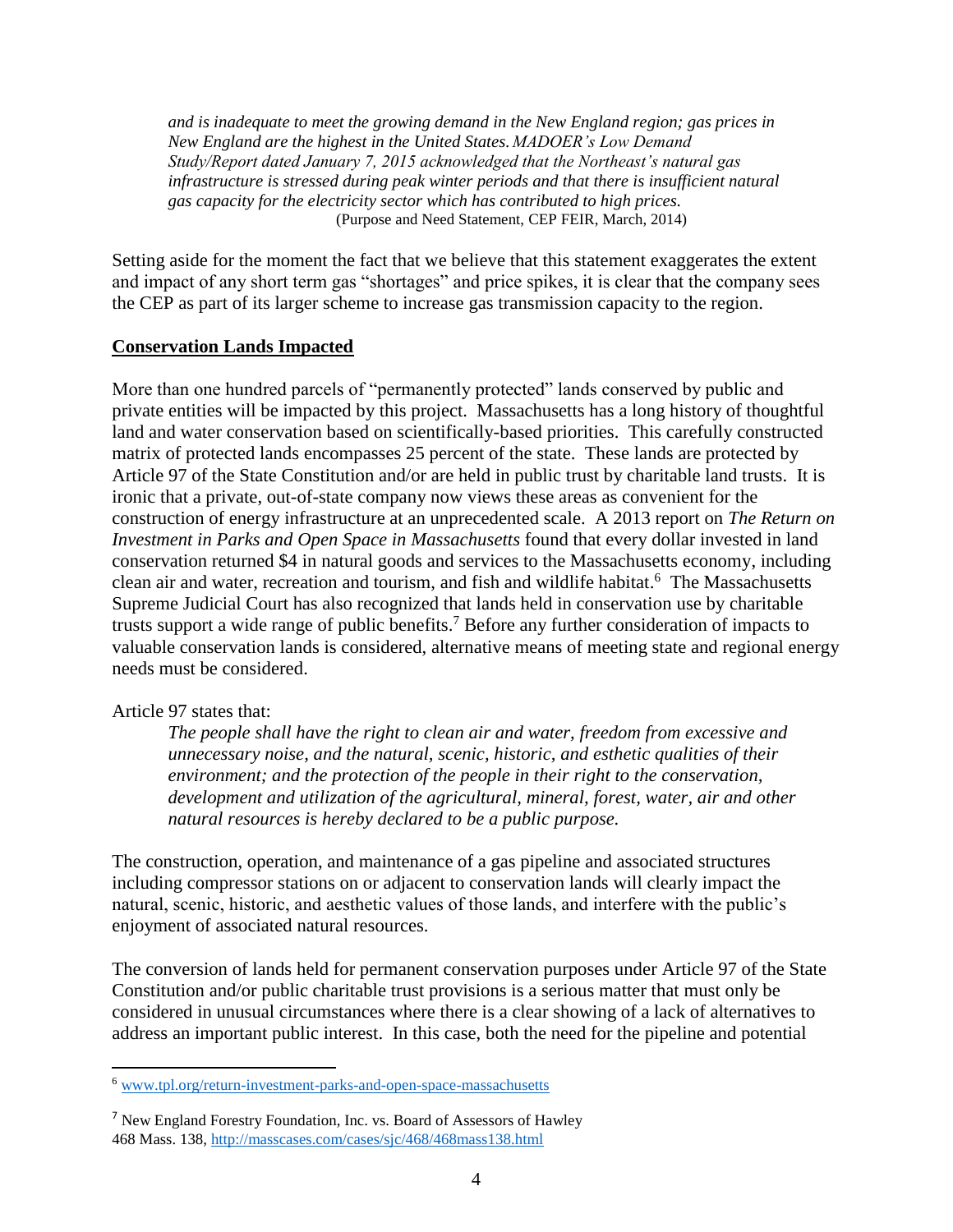alternative alignments must be analyzed in relation to each specific conservation parcel impacted.

Mass Audubon acquired and holds land at West Mountain Wildlife Sanctuary in Plainfield for conservation purposes. The proposed gas pipeline project is not compatible with our mission as a charitable trust of protecting and maintaining natural habitats for the benefit of people and wildlife. Nor is it consistent with our commitment to Mass Audubon's supporters and the many generous individuals who donate land or interests in land with the expectation that the natural characteristics of the land will be permanently protected.

The specific areas at West Mountain Wildlife Sanctuary in question contain mature, diverse forests with complex structural habitat features. The area also is characterized by steep topographic relief with exposed ledges and boulders as well as groundwater seeps and other microhabitat features. Blasting would be required. The forest habitat and supporting geology of the proposed pipeline corridor would be permanently and irreparably altered and degraded by the project. Even portions of the corridor termed "temporary" impact by the company would result in removal of the mature forest which would require more than a century to recover, if at all. Soil erosion and sedimentation, and alterations of ground and surface water flow patterns, water quality impacts, and temperature changes will occur even with the company's proposed environmental construction and restoration practices. Disturbed areas are also highly vulnerable to the spread of invasive species, the control of which is a costly and long-term endeavor.

Each parcel of land impacted by the proposed project, whether under public or private ownership, has its own unique attributes which must be carefully and separately considered.

## **Failure to Use Publicly Available Resource Data in Draft Resource Reports**

Massachusetts has an extensive, advanced land use and environmental database with information publicly available through MassGIS. Mass Audubon met with representatives of Kinder Morgan/TGP as early as April 28, 2014, and communicated to the company at that time about the wealth of natural resources data available that could assist in analyzing impacts of the proposed project and how to minimize those impacts. We also attended other meetings in 2014 with company representatives hosted by state agencies, and are aware of several communications from agencies and other environmental groups to the company informing them of these resources and how to utilize them. This information was not in fact employed as it could and should have been in the Resource Reports. Datalayers are available including BioMap2 and Priority Habitat maps documenting the most ecologically sensitive locations in the state, along with associated information explaining each of the features in those maps including the natural communities and species associated with them. The failure to utilize the available, scientifically-based resource information is a deficiency resulting in incomplete and superficial analysis of the potential significant impacts of the project.

Mass Audubon respectfully requests that FERC require, through its scoping and review of these projects, that best available data be utilized in preparing the EIS. We are also concerned that much of the information presented to date regarding proposed construction methods and followup monitoring and maintenance are generic in nature and not tailored to each specific site and the associated resources located there. The EIS should address each specific location, not generic resource categories.